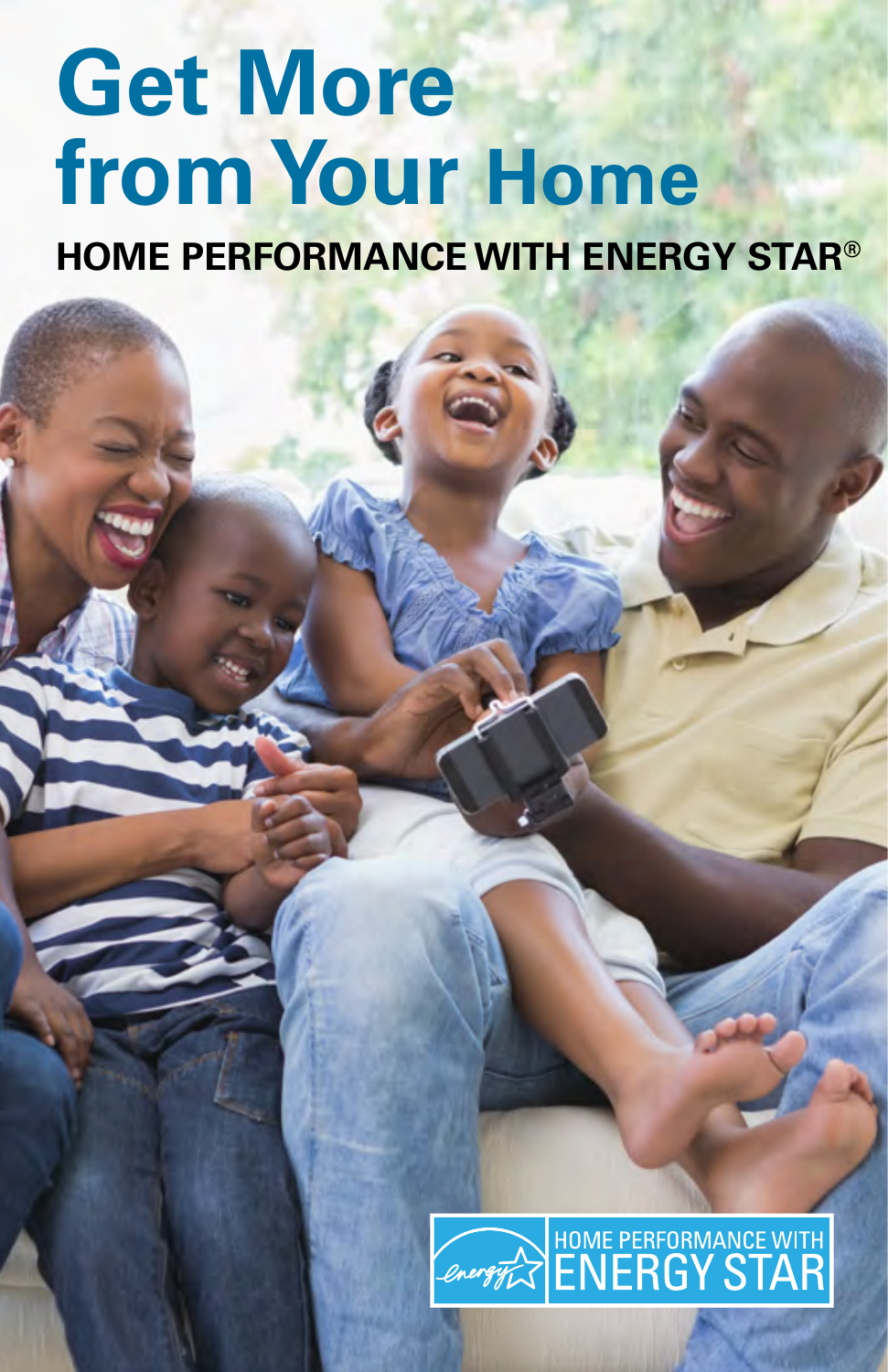

**Open the door to more** **MORE COMFORT:**  Fewer drafts and a safer, healthier home

### **MORE SAVINGS:**

Energy bill savings up to 20%, and sometimes more

### **MORE QUALITY & VALUE:**

Work performed by specially trained contractors and backed by third-party quality assurance

### **A CLEANER ENVIRONMENT:**

Using less energy curbs pollution

### **Here's how it works:**

### **STEP 1**

A Home Performance with ENERGY STAR**®** participating contractor will begin by listening to your concerns about your home's energy use and comfort. This discussion will include a review of your utility bills to better understand your home's energy use patterns. Tell your contractor if you are experiencing any of these in your home:

• High utility bills

• Mold

- Hot or cold spots
- Drafts
- Moisture on windows • Excessive dust
- Frequent sinus or respiratory problems
- Inordinate noise

• Ice dams

### **STEP 2**

Next, your contractor will assess your home to determine where improvements are needed. Your home will be inspected inside and out, including the heating and cooling equipment, duct systems, lighting and appliances. Your contractor will also inspect your attic, basement, and crawlspace (if you have them); run diagnostic tests to check your home's structure for possible air leakage; and possibly use an infrared camera to find trouble spots.

### **STEP 3**

Then, your contractor will prepare a detailed work proposal outlining recommended improvements and can also show you how they may qualify for special financing or other incentives, where available. Once you decide which improvements to make, your contractor will help you get the job done right.

### **STEP 4**

Finally, when work is completed, your contractor will run another set of tests to measure the improvements in energy efficiency. Their work is also spot-checked by independent third-parties, so you can have added confidence that your project will be done correctly.



**Your home is a collection of systems. Real home improvement happens when your contractor understands how to make those systems work better for you**.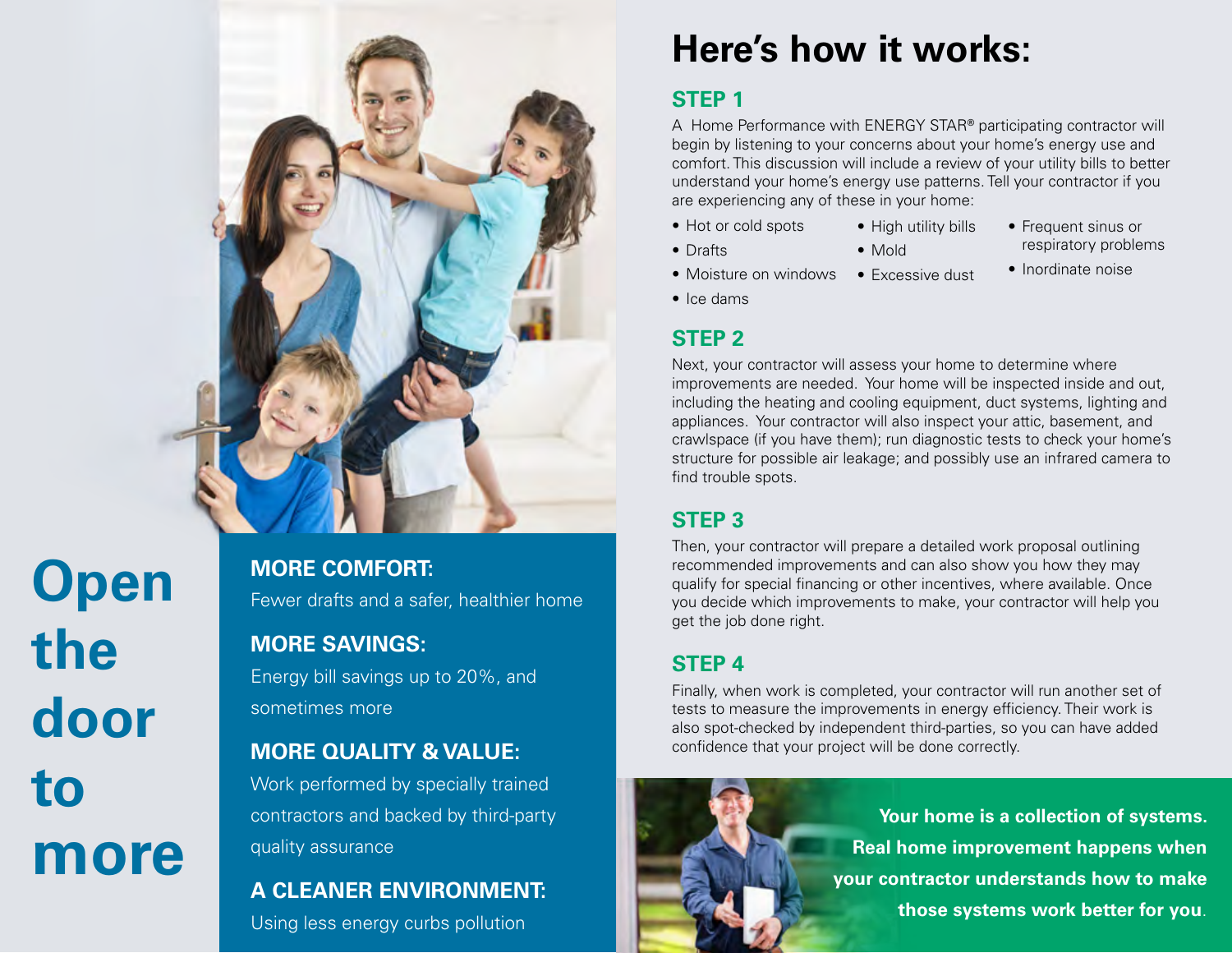### **The most common projects**



installing ENERGY STAR i

qualified products.

#### **INSTALLING RENEWABLE ENERGY SYSTEMS**

Once energy efficiency improvements have been made to your home, your participating contractor may recommend additional measures, like installing solar panels or a solar hot water system.

![](_page_2_Picture_4.jpeg)

#### **IMPROVING HEATING, COOLING, AND VENTILATION SYSTEMS**

If your furnace or air conditioner is old or in need of repair, your contractor may recommend that you replace it with a unit that has earned the ENERGY STAR label.

Adding whole-house control systems can allow you to adjust and automate settings instantly for added savings and comfort.

![](_page_2_Picture_8.jpeg)

#### \*Photo credit: Austin Energy Home Performance with ENERGY STAR \*\*Photo credit: New Jersey Home Performance with ENERGY STAR

00

開

團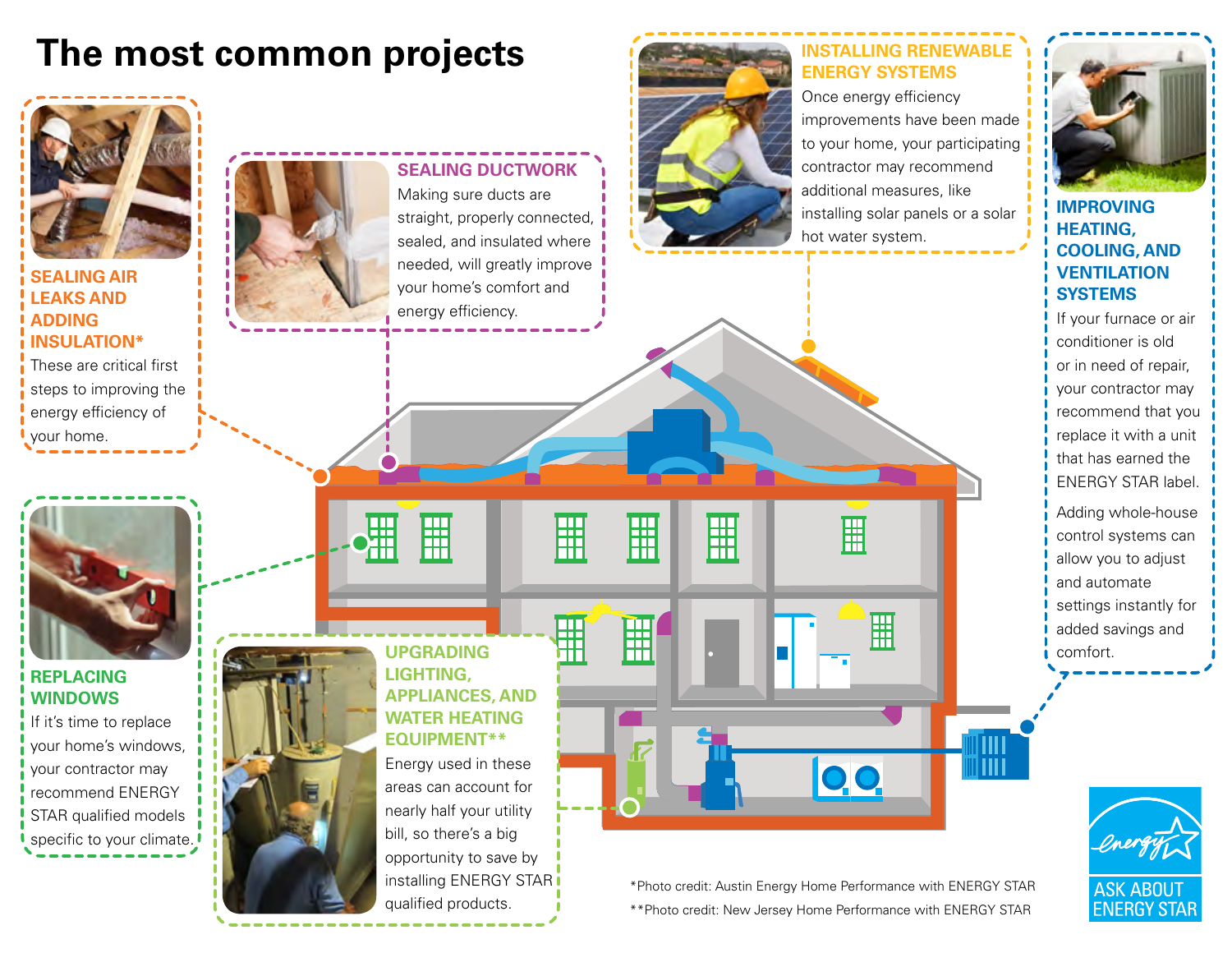## **It's time to get more from your home**

**More comfort.** 

**More quality.**

**More manageable utility bills.** 

**Now that's more like it.**

![](_page_3_Picture_5.jpeg)

![](_page_3_Picture_6.jpeg)

# **Start now!**

### **Go to www.energystar.gov/hpwes**

Click on Find Local Help Enter your ZIP Code